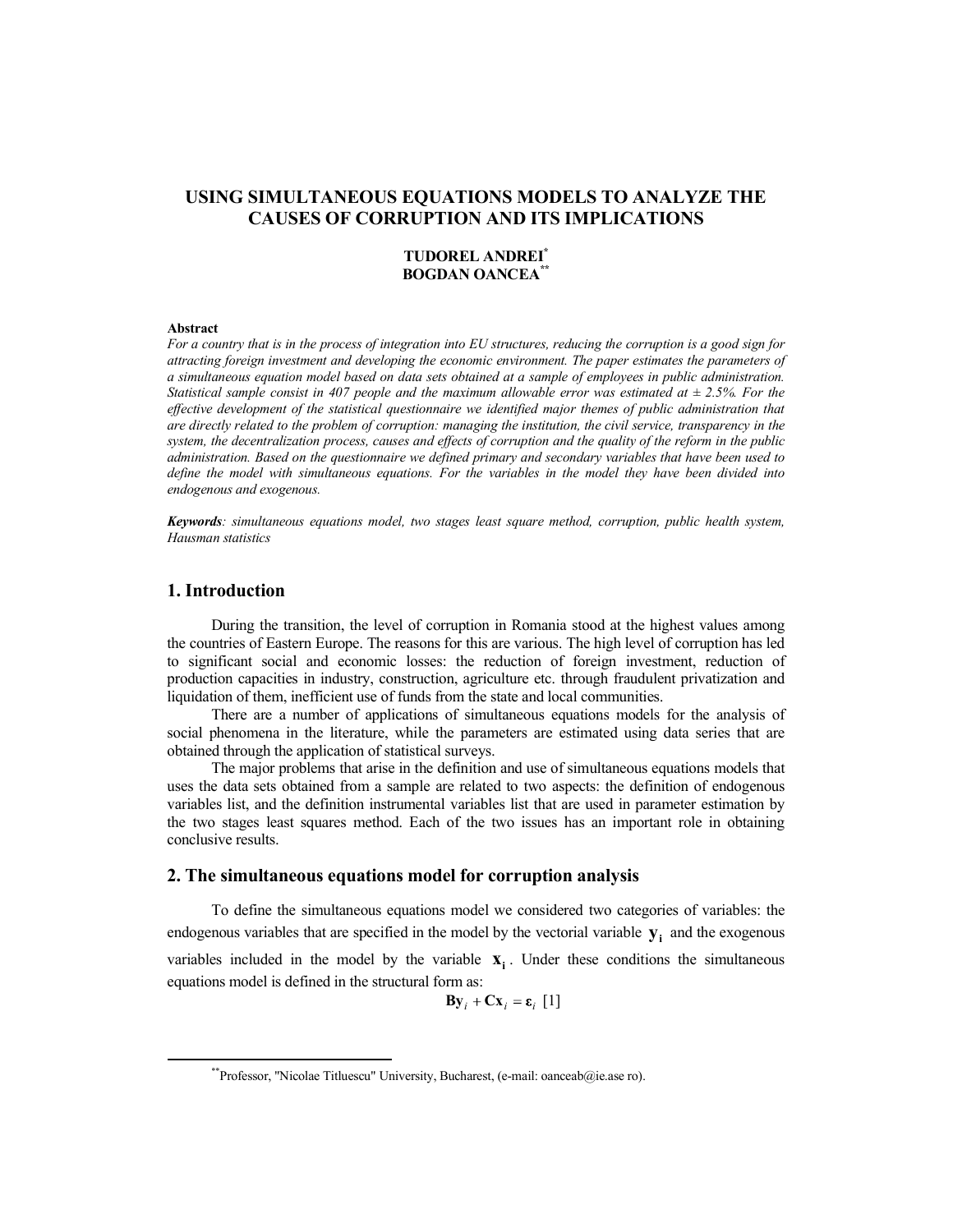where the residuum vector follows a normal distribution  $\varepsilon_i \to N(0, \Omega), i = 1,...,G$ , and the

matrix  $\Omega = (\sigma_{ij})_{i,j=1,\dots,G}$ .

To define this model, first, the following problem should be solved: the separation of the variables in the model in endogenous and exogenous. Moreover, among these variables can be identified causal relationships.

For a correct division of the variables in endogenous and exogenous variables, we will consider the analysis of the causal relationship that exists between different variables. In applying statistical tests to be taken into account that data series are recorded at the level of a statistical sample and are not recorded values for a variable for a certain period of time.

Solving the second problem is important for correct estimation of the parameters. This decision must be taken when the parameters of the model with simultaneous equations is estimated by the method of two-stage least squares (TSLS). Please note that in literature there is no uniform approach in choosing the list of instrumental variables in simultaneous equations models used to analyze issues related to corruption (Bai and Wei, 2000) (Kaufmann et al., 1999).

### **3. Aplication**

 In the following we present the application of the model with simultaneous equations for the analysis of some important issues in the public health system. The model thus defined can be used to analyze particular aspects of the system such as the quality of the reform of the system, the size of non-academic behavior in the public health system, government policy on health characteristics, education level of population for preventing or agravation of a disease, etc.

 To estimate the parameters we used data sets obtained from a representative sample from Bucharest. The volume of the sample was 407 people, and the survey results are guaranteed with a probability of 95%, given that there was a representation error of  $\pm$  2.5%. For the data collection process we used a two-stage sampling plan. The first step was the health units in Bucharest (hospitals, health centers, clinics) that have been treated as primary sampling units. The second step was the doctors in each primary sampling units.

 To define the endogenous and exogenous variables and the equations of the model we considered the following hypotheses:

To define the variable that quantify the quality of the public health system reform it must be considered that the medical personnel opinion on this issue is in relation to quality of the public health system financing, the reform measures taken at the medical institutions, the quality of decentralization in the health system, drug procurement system characteristics and quality of employment and promotion system for staff in public health system;

• The effects of the reform process in this system are observable in the first period by increasing public health expenditure, the improvement of the quality of the national health care programs undertaken by the ministry, the ministry's decision to increase transparency at the medical units level, etc.

The reform process must support measures to improve the health education of the population;

• The results of the reform process are perceived at the population level by reducing the corruption in the public health system, improving the medical care, etc.

The model is defined by the following equations:

 $RSS = f_i(CF, CSE, TMS, PDS, ESP, VP) + \varepsilon_i$  $TMS = f_2(PDS, RSS, COR, VP) + \varepsilon_2$  $ESP = f_2(PCS, PAC,ACS, DPE, UDP) + \varepsilon_2$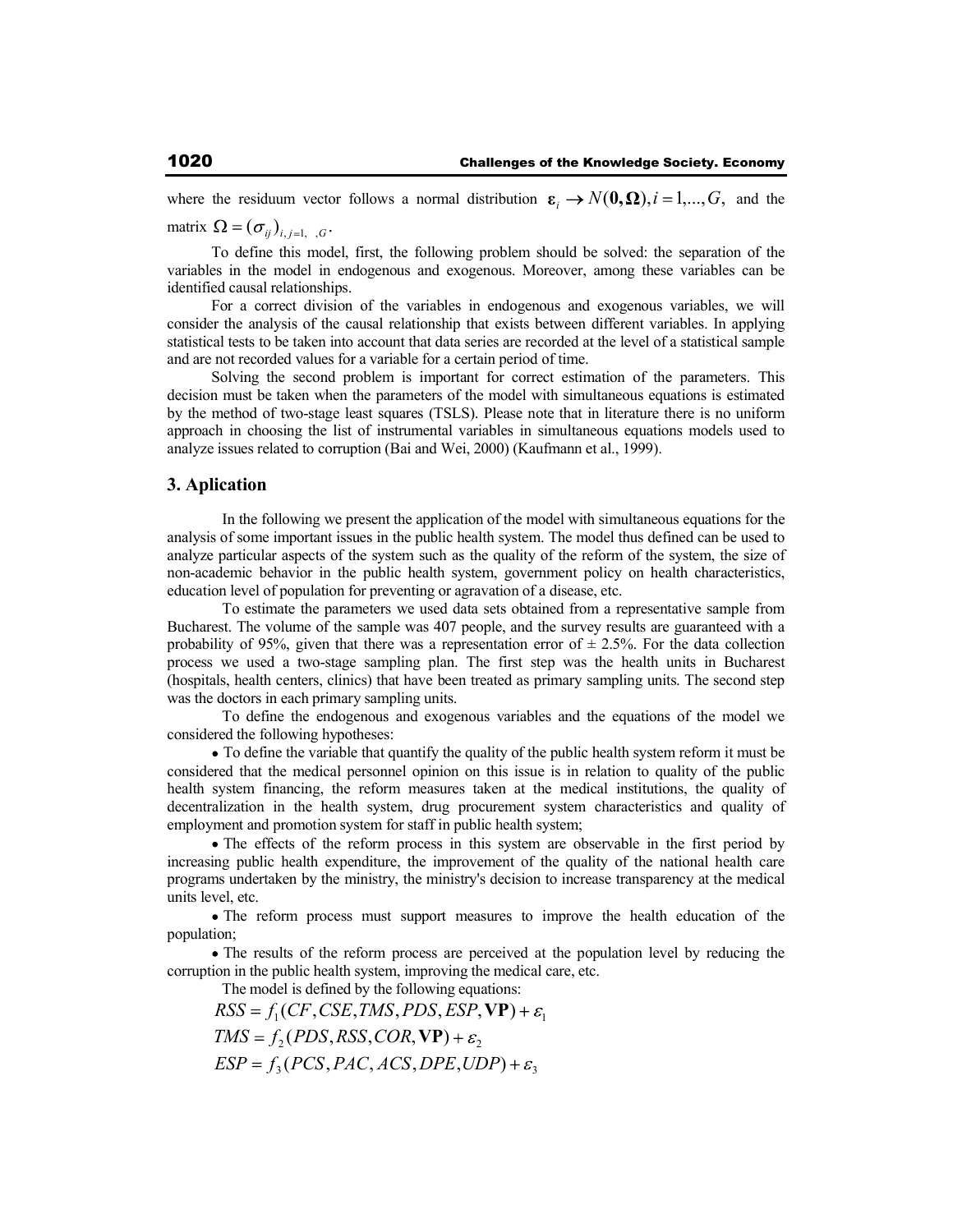### $COR = f_A(RSS, CSE, TMS, SCP, GSM, VP) + \varepsilon_A$

 Within these linear models we used the following variables: the quality of the public health system reform (RSS), the quality of the factors influencing the achievement of a qualitative medical act (CF) and rating system of the institution and employees (CSE); the transparency of the ministry in making decisions about the ongoing reform (TMS); the ministry's policy in the area (PDS); the health education of the population (ESP), the interviewed person characteristics, including gender of the person, age and category of staff defined in the model on the basis of the vector variable VP; transparency of decisions from the public health system (TMS), the corruption at the national level (COR), the health education of the population (ESP), the frequency of application, at the end of a treatment period for a new medical examination (PCS), the extent to which people give enough importance to their health (PAC), factors related to the accessibility of citizens to primary, secondary and tertiary health care (ACS), the usefulness of developing health education and prevention programs for the population (UDP), the evaluation system of the quality of the medical services (CSE), changing the executives based on the political criteria (SCP) and medical staff satisfaction (GSM).

 The simultaneous equations model variables are divided into endogenous and exogenous, as follows:

• Endogenous variables: RSS, TMS, ESP and COR;

Exogenous variables: CF, CSE, PDS, GEN, ANI, PER, PCS, PAC, ACS, DPE, UDP, SCP, GSM and CSE.

 In the following parameters for the four equations are estimated by two methods: the method of least squares (OLS) and two stages least square method (TSLS). The results are presented in Tables 1 and 2.

In the following we present the most important variables used in the model:

RSS is a variable defined to measure the opinion on the quality of health care reform process in the public health system. To define we envisaged six components: the financing of the system, the procurement of the drugs, the decentralization process in the health system, the employment and promotion system of the medical personnel with secondary and higher education and the reform measures implemented in the medical units. For measuring the opinion of physicians on each of the six questions we used a scale with five values: 1 - very poor, 2, 3, 4, 5-very good. This variable is an aggregate variable that is defined on the basis of the six primary variables;

CF is an aggregate variable used to measure the quality of the factors that contribute to a qualitative medical act in the public health units. To measure the values of these characteristics we used a scale with five values that are defined as: 1-very poor, 2, 3, 4, 5 - very good. The aggregate variable is calculated as the arithmetic mean of five primary variables defined directly on the basis of the questionnaire;

CSE is an aggregate variable that is calculated as the average of three primary variables. It is used to estimate the quality of the assessment system of health services rendered to beneficiaries. To define the primary variables we used a scale with four values: 1 - unsatisfactory, 2, 3, 4 - very good.

TMS is an aggregate variable used to assess transparency in ministry decision-making about the reform process. It is calculated as the arithmetic average of the two primary variables defined on the questionnaire. The measurement scale used has four values: 1 - unsatisfactory, 2, 3, 4 very good;

PDS is an aggregate variable used to assess the quality of government health policy in terms of volume of public health expenditure, the quality of national health programs run by the ministry and the transparent use of funds for compensated and free drugs in the primary care. The range is 1 - unsatisfactory, 2, 3, 4 - very good. This is calculated as an arithmetic average of the three primary variables;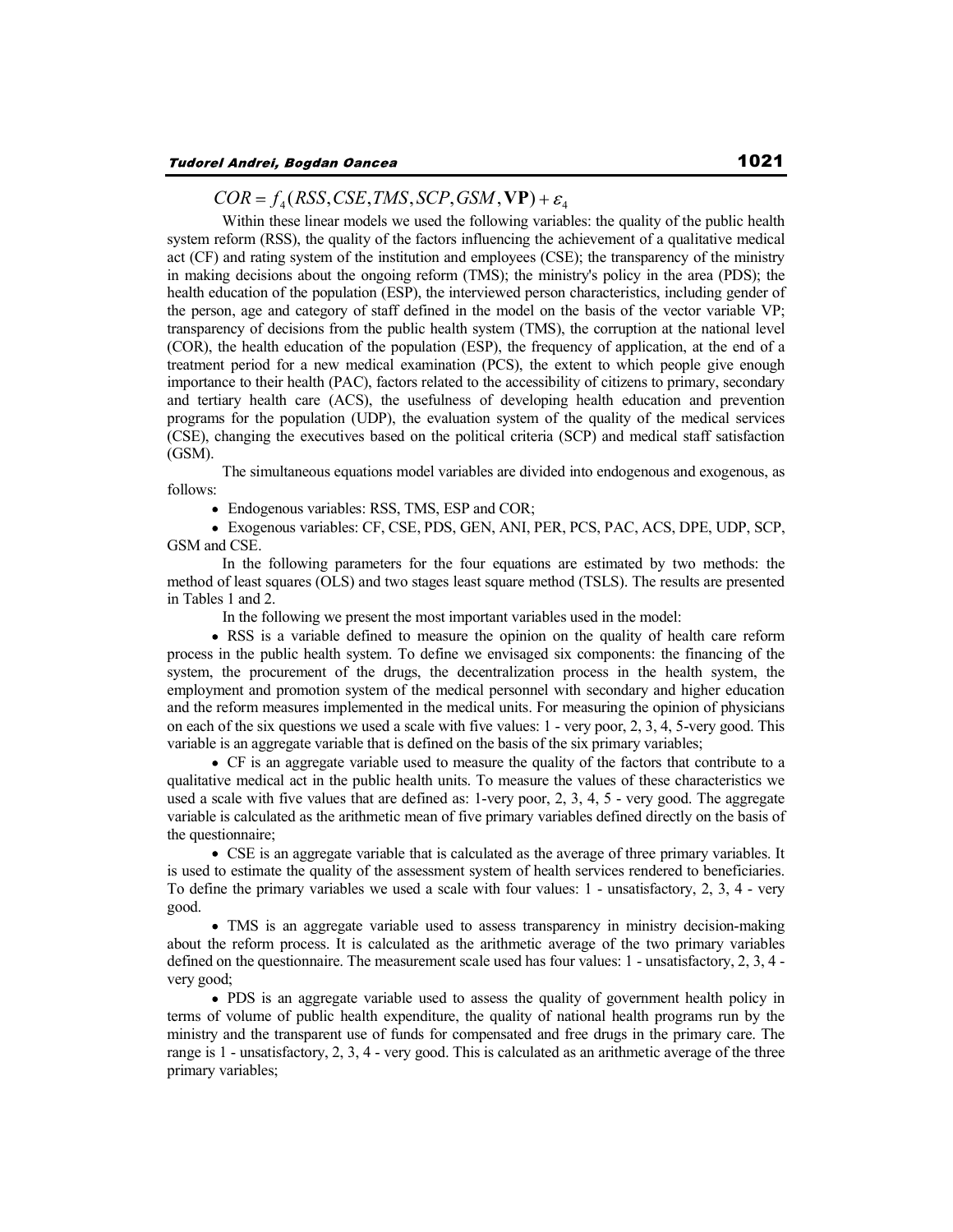ESP is a variable used to measure the aggregate level of population health education and disease prevention or progression. The range is 1 - most people do not give importance to prevent the emergence or worsening of a disease, 2, 3, 4, 5 - most people consider this issue very important. It is calculated as the arithmetic average of the two primary variables;

COR is an aggregate variable used to measure the corruption at the national level according to the medical staff with higher education. The range is  $1$  - there is no corruption, 2, 3, 4, 5 - there is a widespread corruption. It is calculated as the arithmetic average of the five variables defined directly from the questionnaire.

PCS quantifies the extent to which patients that received a medical treatment calls for a new specialist advice. The range is 1 a small part of them, 2, 3, 4, 5 - with few exceptions, all patients.

PAC is a variable used for an overall assessment of the extent to which people give enough importance to their health. The range is  $1$  - do not give enough importance to their health,  $2, 3, 4, 5$  – gives a great importance to health. It is determined based on the arithmetic average of two primary variables;

ACS is a variable that measures the degree of accessibility of citizens to the primary, secondary and tertiary health care system. The range is 1 - poor accessibility, 2, 3, 4, 5 - highest availability to the medical act. It is calculated by means of three primary variables;

DPE is an aggregate variable used to assess the overall contribution of public institutions to develop health education programs and prevention of disease among the population. The range is 1 unsatisfactory, 2, 3, 4 - very good. The aggregate variable is calculated as an average of four primary variables;

UDP is a primary variable used to assess the usefulness of health education programs and prevention among the population. The range is 1 - not useful, 2, 3, 4, 5 - totally useful;

SCP is a primary variable used to assess to what extent the political level influences the changing of the management personnel based on political criteria. The range is 1 – there are no changes in the leadership based on political criteria, 2, 3, 4 – changing the personnel based on political criteria is a current practice;

GSM is an aggregate variable defined to evaluate medical staff satisfaction. The range is 1 not satisfied at all, 2, 3, 4, 5 - completely satisfied. It is calculated as the average of five primary variables that are defined directly on the questionnaire.

 For each variable defined above we can computed a number of indicators to characterize the central tendency, dispersion and the asymmetry of the distribution. In this case, we used questionnaires with valid responses to questions used to define the underlying primary variables that define the aggregate variable.

 To estimate the parameters of the four regression models we used only statistical questionnaires that have valid answers to all questions underlying the definition of the aggregate variables in the regression equation.

 For a successful application of the method of two stages least squares in (TSLS) in the application it must be defined a list of instrumental variables. They must meet a number of conditions (Andrew and Bourbonnais 2008) to obtain suitable results.

 For the second stage an important role is played by the definition of the list of instrumental variables. In this context the exogeneity of the variables of the model is analyzed. An important tool in this approach is the Hausman test (Hausman, 1978). It seeks to check the effectiveness and consistency of estimators. In this regard the following two hypotheses are defined.

 The first is the case when the list of instrumental variables is correctly specified. The estimator of the parameter  $\beta$  obtained by the OLS, denoted by  $\hat{\beta}_0$ , is effectively and consistent. In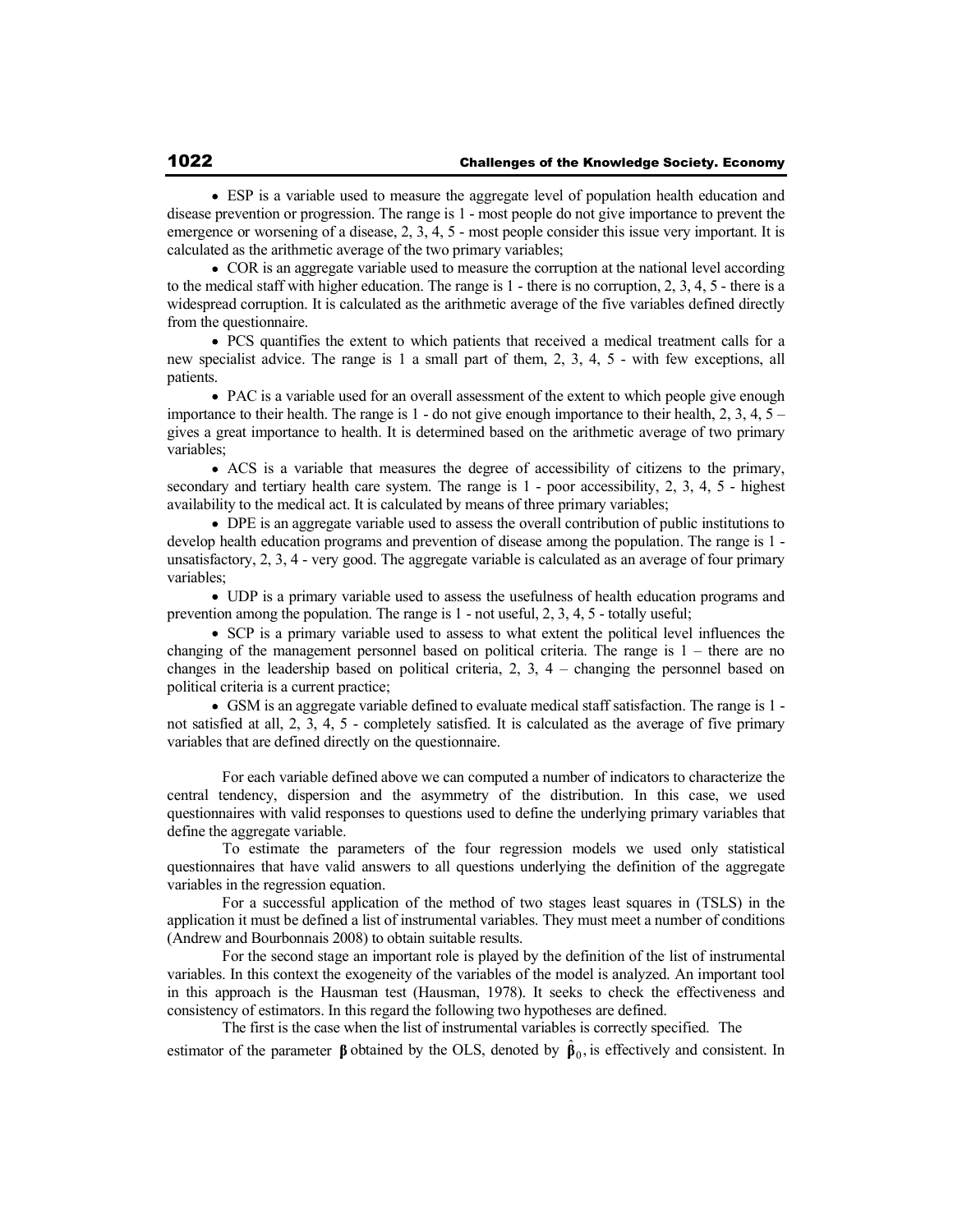this case the explanatory variables of regression model  $\mathbf{y} = \mathbf{X}\boldsymbol{\beta} + \mathbf{u}$  are not correlated with residual variables, so  $H_0$ : cov( $\mathbf{u}, \mathbf{X}$ ) = 0.

In the second case, the list of instrumental variables is not correctly specified. The estimator for the parameter  $\beta$  obtained by the OLS, denoted by  $\hat{\beta}_1$ , is effective and inconsistent. Residual variables are correlated with one or more explanatory variables, so  $H_1$ :  $cov(\mathbf{u}, \mathbf{X}) \neq \mathbf{0}$ .

The difference between the two estimators is  $\hat{\mathbf{d}} = \hat{\mathbf{\beta}}_1 - \hat{\mathbf{\beta}}_0$ , and the Hausman test statistics is:

$$
H = \hat{\mathbf{d}}'(\text{var}(\hat{\mathbf{\beta}}_1) - \text{var}(\hat{\mathbf{\beta}}_0))^{-1}\hat{\mathbf{d}} \to \chi^2(r)
$$

where  $r$  is the number of endogenous varibles from the list of explicative varibles, so of the variables  $X_i$ ,  $i = 1,...,r$  that verify the following  $cov(u, X_i) \neq 0$ .

If the statistics value is greater than the tabulated value, then we reject the null hypothesis, considering in this case that the second estimator gives more appropriate results.

| Explicative<br>variable | Depedant variable<br><b>RSS</b> |                         | Depedant variable<br><b>TMS</b> |                         | Depedant variable<br>ESP |                         | Depedant variable<br><b>COR</b> |                           |
|-------------------------|---------------------------------|-------------------------|---------------------------------|-------------------------|--------------------------|-------------------------|---------------------------------|---------------------------|
|                         | parameters                      | t-Student<br>statistics | parameters                      | t-Student<br>statistics | parameters               | t-Student<br>statistics | parameters                      | t-Student<br>statistics   |
| CF                      | 0,309                           | 8.784<br>$(0,000)^*$    |                                 |                         |                          |                         |                                 |                           |
| <b>CSE</b>              | 0,017                           | 0,406<br>(0,635)        |                                 |                         |                          |                         | 0,029                           | 0,415<br>(0,679)          |
| <b>TMS</b>              | 0,041                           | 1,010<br>(0,313)        |                                 |                         |                          |                         | 0,125                           | 1,939<br>(0,053)          |
| <b>PDS</b>              | 0,393                           | 6,746<br>(0,000)        | 0,758                           | 11,359<br>(0,000)       |                          |                         |                                 |                           |
| <b>ESP</b>              | 0,141                           | 4,024<br>(0,000)        |                                 |                         |                          |                         |                                 |                           |
| <b>GEN</b>              | $-0,027$                        | 0,539<br>(0, 590)       | 0,043                           | 0,645<br>(0, 520)       |                          |                         | 0,061                           | 1,418<br>(0, 157)         |
| ANI                     | 0,047                           | 2.074<br>(0,039)        | 0,018                           | 0,623<br>(0, 533)       |                          |                         | 0,155                           | 3,195<br>(0,002)          |
| <b>PER</b>              | $-0,042$                        | 1.649<br>(0,100)        | 0,013                           | 0,396<br>(0,692)        |                          |                         | 0,320                           | $\sqrt{8,021}$<br>(0,000) |
| <b>RSS</b>              |                                 |                         | 0,131                           | 2,468<br>(0,014)        |                          |                         | $-0,028$                        | $-0,354$<br>(0, 725)      |
| <b>COR</b>              |                                 |                         | 0,045                           | 1,412<br>(0, 159)       |                          |                         |                                 |                           |
| <b>PCS</b>              |                                 |                         |                                 |                         | 0,084                    | 2,200<br>(0,028)        |                                 |                           |
| <b>PAC</b>              |                                 |                         |                                 |                         | 0,520                    | 11,188<br>(0,000)       |                                 |                           |
| <b>ACS</b>              |                                 |                         |                                 |                         | 0,040                    | 1,123<br>(0, 262)       |                                 |                           |
| <b>DPE</b>              |                                 |                         |                                 |                         | 0,204                    | 4,513<br>(0,000)        |                                 |                           |
| <b>UDP</b>              |                                 |                         |                                 |                         | 0,009                    | 0,373<br>(0,709)        |                                 |                           |

**Table 1.** The parameters of the equations estimated by OLS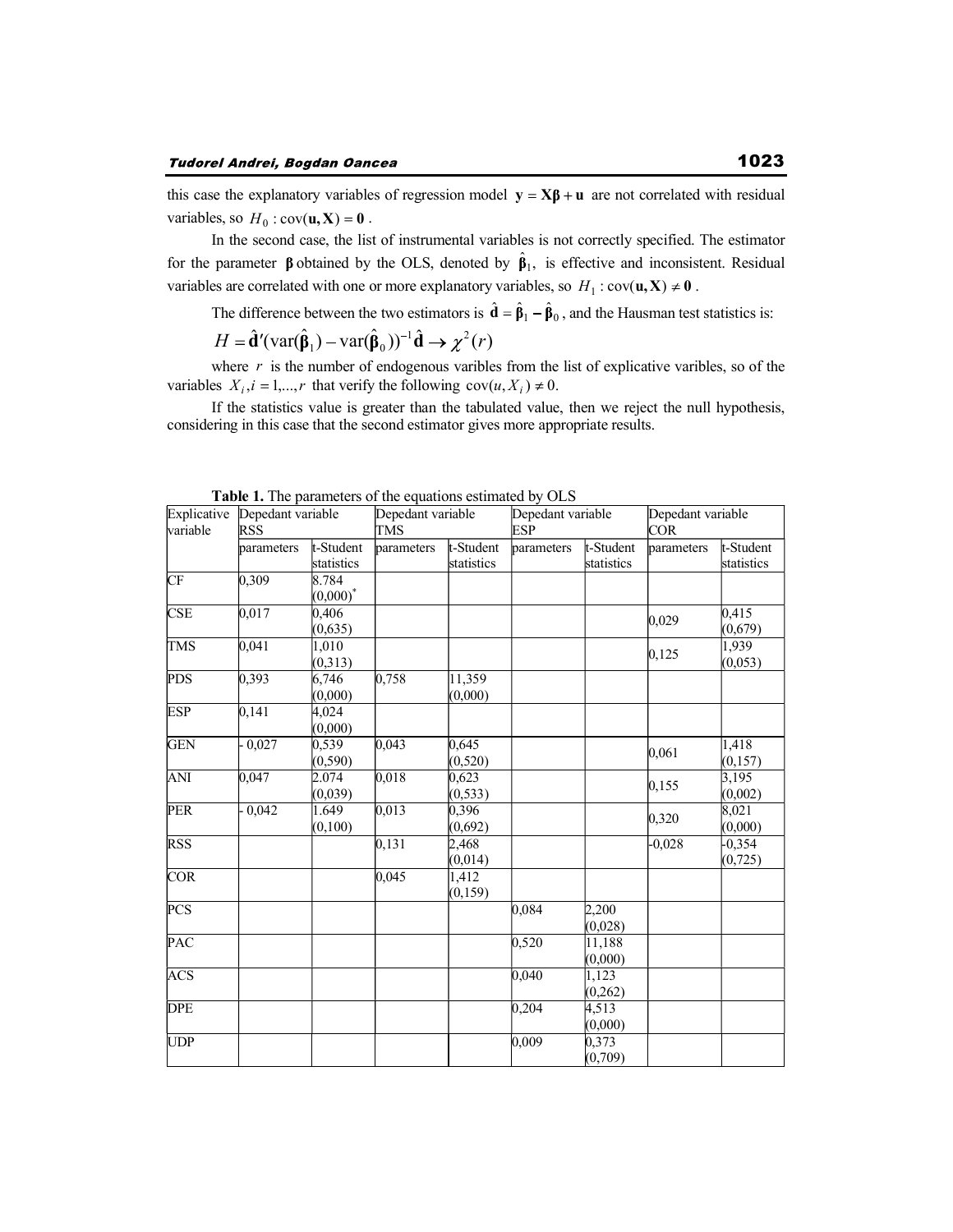# 1024 Challenges of the Knowledge Society. Economy

| <b>SCP</b> |              |              |              | 0,186        | 3,043   |
|------------|--------------|--------------|--------------|--------------|---------|
|            |              |              |              |              | (0,002) |
| <b>GSM</b> |              |              |              | 0,758        | 8,357   |
|            |              |              |              |              | (0,000) |
| F          | 1296.9(0.00) | 563.8 (0.00) | 429.9 (0.00) | 566.1 (0.00) |         |

\* the values for  $\alpha$  are given in brackets

| variable   | Explicative Depedant variable<br><b>RSS</b> |                                                                                 | Depedant variable<br><b>TMS</b> |                         | Depedant variable<br><b>ESP</b> |                         | Depedant variable<br><b>COR</b> |                                                                                                               |
|------------|---------------------------------------------|---------------------------------------------------------------------------------|---------------------------------|-------------------------|---------------------------------|-------------------------|---------------------------------|---------------------------------------------------------------------------------------------------------------|
|            | parameters                                  | t-Student<br>statistics                                                         | parameters                      | t-Student<br>statistics | parameters                      | t-Student<br>statistics | parameters                      | t-Student<br>statistics                                                                                       |
| CF         | 0,463                                       | 3,408<br>(0,001)                                                                |                                 |                         |                                 |                         |                                 |                                                                                                               |
| <b>CSE</b> |                                             |                                                                                 |                                 |                         |                                 |                         |                                 |                                                                                                               |
| <b>TMS</b> | $-0,058$                                    | $-0,572$<br>(0, 568)                                                            |                                 |                         |                                 |                         | 0,369                           | 1,459<br>(0,001)                                                                                              |
| <b>PDS</b> | 0,549                                       | 1,836<br>(0,067)                                                                | 1,672                           | 3,111<br>(0,0020)       |                                 |                         |                                 |                                                                                                               |
| <b>ESP</b> | 0,178                                       | 2,536<br>(0,012)                                                                |                                 |                         |                                 |                         |                                 |                                                                                                               |
| <b>GEN</b> |                                             |                                                                                 |                                 |                         |                                 |                         | 1,802                           | 1,738<br>(0,083)                                                                                              |
| ANI        | $-0,094$                                    | $-0,736$<br>(0, 462)                                                            |                                 |                         |                                 |                         | $-1,085$                        | $-2,272$<br>(0,024)                                                                                           |
| <b>PER</b> |                                             |                                                                                 |                                 |                         |                                 |                         | 0,062                           | $-0,132$<br>(0, 895)                                                                                          |
| <b>RSS</b> |                                             |                                                                                 | $-0,372$                        | $-0,971$<br>(0, 332)    |                                 |                         |                                 |                                                                                                               |
| COR        |                                             |                                                                                 | 0,024                           | 0,332<br>(0, 740)       |                                 |                         |                                 |                                                                                                               |
| <b>PCS</b> |                                             |                                                                                 |                                 |                         | $-0,079$                        | $-0,648$<br>(0, 517)    |                                 |                                                                                                               |
| PAC        |                                             |                                                                                 |                                 |                         | 1,025                           | 2,228<br>(0,026)        |                                 |                                                                                                               |
| <b>ACS</b> |                                             |                                                                                 |                                 |                         | $-0,132$                        | $-0,557$<br>(0, 578)    |                                 |                                                                                                               |
| <b>DPE</b> |                                             |                                                                                 |                                 |                         | 0,021                           | 0,151<br>(0, 880)       |                                 |                                                                                                               |
| <b>UDP</b> |                                             |                                                                                 |                                 |                         |                                 |                         |                                 |                                                                                                               |
| <b>SCP</b> |                                             |                                                                                 |                                 |                         |                                 |                         | 0,612                           | 2,607<br>(0,009)                                                                                              |
| <b>GSM</b> |                                             |                                                                                 |                                 |                         |                                 |                         | 0,384                           | 1,226<br>(0, 221)                                                                                             |
|            | GSM, FMM                                    | PER, PCS, PAC, ACS, RCO, GSM, FMM<br>DPE, UDP, SCP, GSM,<br>CSE, COR, FLC, RCO, |                                 |                         | PER, UDP                        |                         | <b>ACS</b>                      | Variable list CF, CSE, PDS, ANL CF, CSE, COR, FLC CF, CSE, PDS, ANL RSS, CF, CSE, PDS,<br>ESP, PCS, DPE, FMM, |

**Table 2.** The parameters of the equations estimated by TSLS

\* the values for  $\alpha$  are given in brackets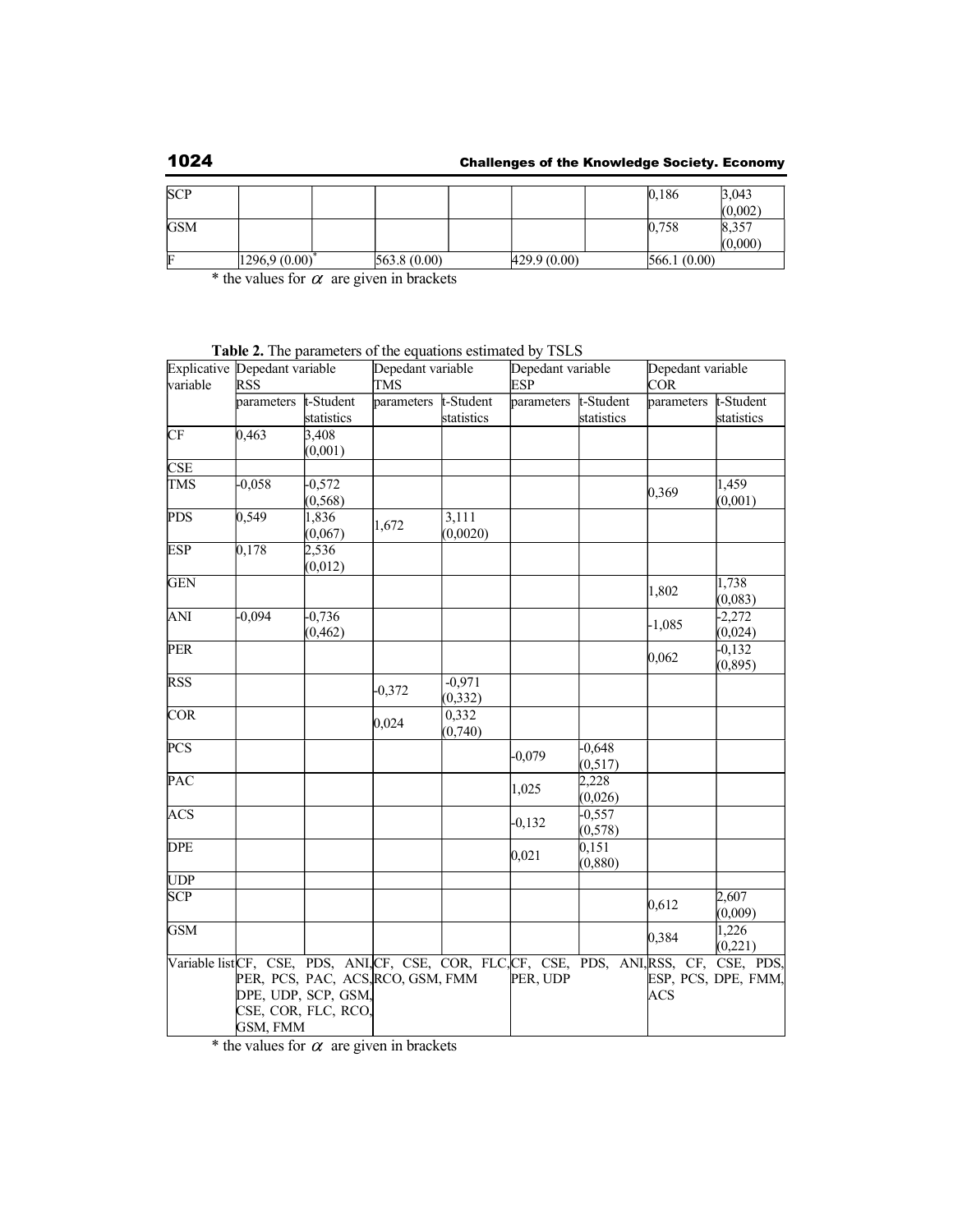#### **4. Conclusions**

 To increase the efficiency of the public health services is necessary to implement measures that will lead to major changes in the public health system. The new philosophy of operation of the health system will cause a reduction in corruption in the system and increase the quality of medical care.

 To identify important aspects of health system operation an important tool is the statistical questionnaire. Its application to medical personnel will identify positive and negative aspects of the system.

 The simultaneous equations model is used to analyze some aspects of functioning of the public health system. To define the model we used four endogenous variables and thirteen exogenous variables. The variables used in the model are mostly aggregated variables that are calculated as the average primary variables. They are defined based on statistical questions in the questionnaire taking into account the measurement scales used for each question in the questionnaire. For writing the four equations we start from a set of assumptions. The four equations are used for the assertion of some observations regarding the quality of the system reform and its implications for the quality of the medical services provided to citizens, identifying the characteristics of government health policy, evaluating the effect of public health education in preventing and worsening of a disease, assessing the extent of non-academic behavior in the public health system and its implications for the reform process and the quality of medical services provided to citizens.

 For the identification of the four equations we used variables regarding the system behavior, the degree of satisfaction of physicians and physicians' personal characteristics. The results highlight the different opinions of doctors in relation to personal characteristics considered. In three of the four models the parameters that correspond to these variables are different from zero. To analyze the variable used to measure the levels of the health education we used a regression model with a series of explanatory variables related to the attention that people give to health (PAC), the practice of patients seeking care and new investigations at the end treatment period (PCS), the extent to which institutions or organizations are involved in developing health education programs in the population (DPE), population accessibility to health services (ACS) and the usefulness of these types of programs (UDP). To define the equation that describes the influence of corruption and non-academic conduct we considered the results of descriptive analysis of data series on corruption levels and intensity of factors acting to reduce it.

#### **Aknowledgement**

 This work was supported by CNCSIS – UEFISCDI, project number PNII – IDEI code 1814/2008, financing contract no. 763/2009

### **References**

- 1. Andrei T., Matei A., Oancea B., (2009), Simultaneous Equations Models Used in the Study of Some Issues Related to the Corruption and Performance of Services in the Public Health System, *Theoretical and Applied Economics,* 1(530), pp. 3-18.
- 2. Andrei T., Bourbonnais, R.,(2008) "Econometrie", *Editura Economica*, Bucuresti.
- 3. Andrei, T., Matei, A., Rosca, I.,(2008), "Coruptia o abordare socio-economică", *Editura Economică*, București.
- 4. Bai, Chong-En, Wei, S-J., (2000), *The Quality of the Bureaucracy and Capital Account Policies,* World Bank Working Paper No. 2575.
- 5. Baltagi, B.H., (2008), "Econometrics", *4 th Edition, Springer*.
- 6. Bardhan P.,(1997), "Corruption and Development: A Review of Issues", *Journal of Economic Literature*, Vol.35, no 3.